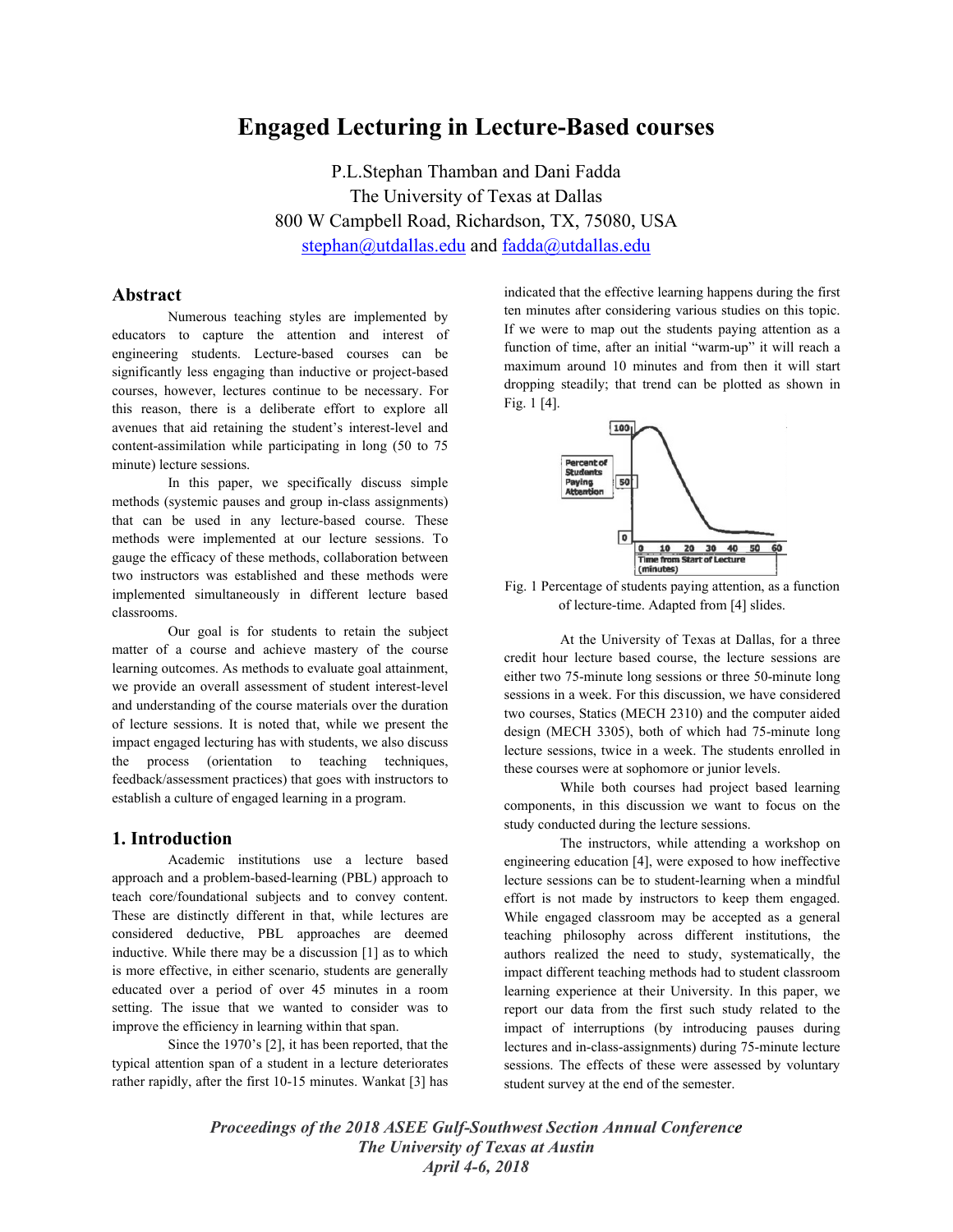We note that this study stemmed out of an intentional collaboration between instructors in a program to study and understand the benefits or the lack thereof such methodologies can have to student learning experience within the institution. Collaborators had established regular meetings to discuss the feedback from students and ideas to improve the implementation of such methods to their lectures.

It is anticipated that future implementations will permeate other courses and data will be cumulatively studied over several semesters, across different courses and with different instructors. Such studies, in the future, can help address questions that essentially require data from across a wide spectrum of teaching institutions. Some of these questions are; do these methods have a dependence on the level of the teaching institution? Do they have student demographic dependence? What is its impact when teaching conceptual versus analytical content?

It is further noted that the 10-15 minute attention span, that is generally expected, has been challenged [5] due to the type of data/method that had been used to estimate those durations.

In the sections below, we first provide discussions related to the 10-second pause method, followed by discussions on the in-class-assignment method and summarize in the end.

#### **2. Systematic 10-Second Pause**

While delivering a lecture, the professor applies a systematic pause by simply stopping to talk for 10-seconds and then proceeds with the lecture. While receiving a lecture, this brief occasional pause gives students a break during the lecture and allows for a fresh start several times during the lecture. The value of this pause, for the assessment of student's retention of knowledge, is reported in the literature [6]. The purpose of this paper, however, is to describe the author's positive experience with the pause.

When applied for the first time, it was very interesting to find that 10 seconds can be perceived as a very long time. The professor smiles and counts to 10 slowly and silently. Students look up during this break to see the professor smiling quietly. Several students smile back. A trust is developed and a fresh start is achieved several times within the lecture.

The pause does not require changes in the lecture material or class description. It is very simple to implement and may already be subconsciously used by a professor. However, when used intentionally, the pause helps to establish a break from the voice of the professor, which can be monotonous in a long lecture regardless of the professor's enthusiasm and interest in the engineering subject.

A survey was conducted at the end of the class seeking response to specific statements about the 10-second pause. Forty-three students who took MECH 3305 answered the survey. These are the statements:

- I never noticed the professor's pause
- When the professor pauses (stops talking), it helps to regain focus.

The results are presented in Fig. 2. In this figure, 16% of the students agree or strongly agree that they never noticed the pause. Almost half the class (47%) noticed the pause. The remaining students were neutral to this statement.

More than half (53%) of the students agree or strongly agree that the pause helps them refocus. Only 18% felt contrarily while others were neutral.



Fig. 2 Student's Response to Survey Questions About the 10-Second Pause

# **3. In-Class-Assignments**

In the Statics course, to break the lecture continuum, in-class-assignments (ICAs) were often assigned during lectures. The instructor employed these not as an assessment tool. Instead, they were short exercises that directly relate to the content discussed prior to the assignment. During these assignments, students were allowed to work collaboratively. Besides providing a break to the continuous listening process, this also provided an avenue for students to be engaged with the content.

At the end of the semester, a questionnaire that gathered student responses to such interruptions provided the data for the study. Twenty-seven students participated in this survey. Shown in Fig. 3 are the student's response to statements related to loss of concentration and the corresponding impact of ICAs. 85% of the students agreed that ICAs were useful to minimize loss of concentration.

We noticed that, in these responses, the majority of students could agree but only 30% and 15% could agree strongly to our statements. This survey was taken about a week after the last lecture session in the semester and students had to rhetorically reflect back on the lecture portion of the course and comment on these questions. Further, when lectures were delivered students were not

*Proceedings of the 2018 ASEE Gulf-Southwest Section Annual Conference The University of Texas at Austin April 4-6, 2018*